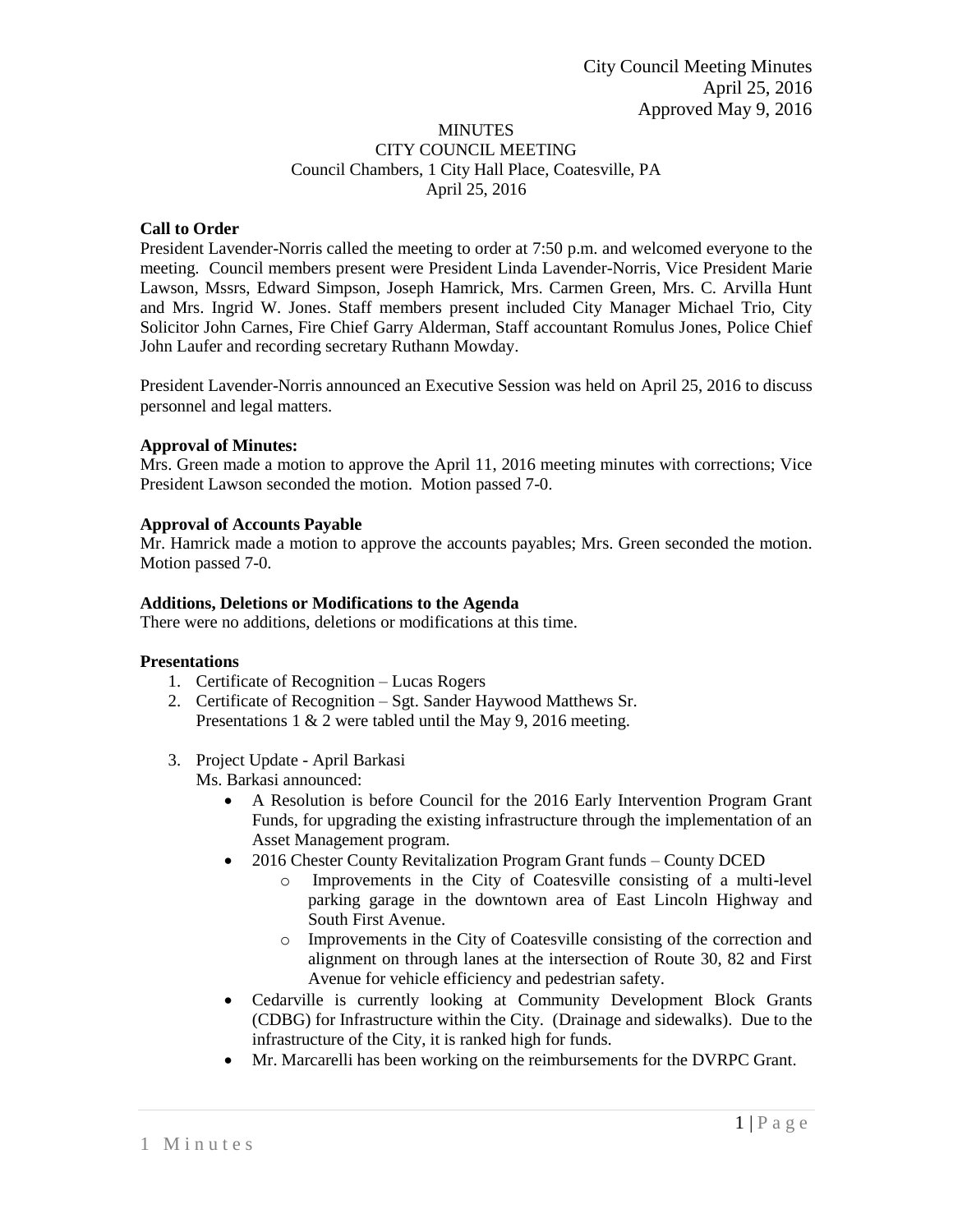# **Citizens' Hearings –** *Regular Action Items Only* **(3 Minutes)**

There were no citizens' hearings on regular action items only.

### **Regular Action Items**

1. Receive and consider a Resolution supporting the filing of a grant application with the Pennsylvania Department of Community and Economic Development, for the 2016 Early Intervention Program grant funds, for upgrading the existing infrastructure through the implementation of an asset management program.

Mr. Simpson made a motion to approve a Resolution supporting the filing of a grant application with the Pennsylvania Department of Community and Economic Development for the 2016 Early Intervention grant funds, for upgrading the existing infrastructure through the implementation of an asset management program; Vice President Lawson seconded the motion. Motion passed 7-0.

### **Discussion Item**

There were no discussion items at this time.

## **Solicitors Report**

Mr. Carnes stated:

- The Amnesty Ordinance has been advertised and will be on the May 9, 2016 meeting for adoption.
- Worked with DEPG and Jim DePetris to advance revitalization polans and assist the City in other aspects of the development
- DEPG's proposed Zoning Ordinance Amendment (Mixed Use Overlay District) was before Planning Commission on April 13, 2016 for review and has now received recommendations from the County and the City Planning Commission which are favorable.
- The County lease with the City for the District Court within the expanded City Hall has start date of May 1, 2017 has been sent to the County for review.

## **City Manager's Report**

Mr. Trio announced:

- District Court plans are being finalized. Judge Hines has expressed a couple of changes.
- Johnson Control has been sent the Notice to Proceed. Staff will be relocated during construction.
- Grand Prix moving forward the net proceeds will go to Parks and Recreation.
- Met with several development companies interested in coming to the City.
- Working with a lot of engineering initiatives
- Thanked Mr. Jones for attending the meeting for Mr. Marcarelli.

#### **Citizens' Hearings –** *Non-Agenda Items Only* **(3 Minutes)**

#### Don Lamborn

Mr. Lamborn inquired about the letters to residents who have provided proof of payment or have paid to date. Mr. Jones explained the City is working on the letters and they will be sent out to the property owners in the near future.

## Tom Curyto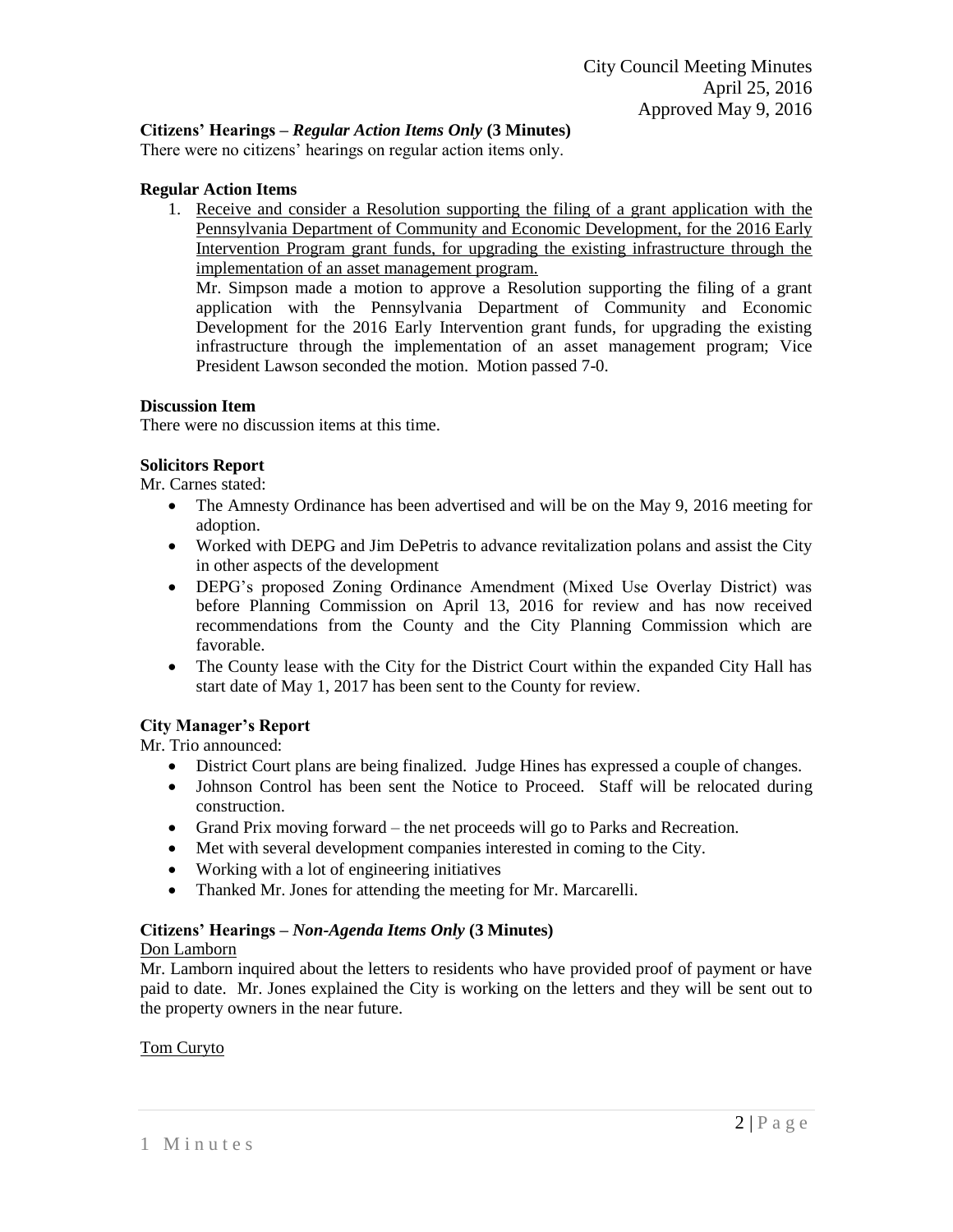Mr. Curyto questioned the rental license late fees. Are the fees per unit or per application? The way it is written is confusing in the Code. He provided Council with a copy of the Ordinance 1454-2015.

### Tanya Woods

Ms. Woods voiced her concerns regarding the delinquent trash bills. The bank cannot even go back as far as the City is requesting to provide proof of payments.

Council explained there is a moratorium on regarding the delinquent fees.

### Brad Trapmell

Mr. Trapmell explained he received a citation for nonpayment of a rental license, but never revised the 2016 rental license application. He has not received a trash bill or business privilege tax bill either. He purchased the property in October 2015. Council asked staff to make the corrections and provide Mr. Trapmell with the documentation.

### Paul Evans

Mr. Evans stated the City seriously needs to take a look at the property transfers and how they are being recorded in Finance and Codes.

### Fran Scamuffa

Ms. Scamuffa read Chapter 2, Article 9 of the Home Rule Charter. She voiced her concerns regarding the delinquent trash billing. The bills should not have gone back bfore Mr. Marcarelli was here.

Mr. Simpson made a motion to close citizens' hearings on non-agenda items only; Mrs. Hunt seconded the motion. Motion passed 7-0.

#### **Special Event**

1. A Special event application has been submitted from Coatesville Rotary for a Circus to be held at Gateway Park, June 18, 2016 from 9 am to 6pm.

Mr. Simpson made a motion to approve the special event application submitted by Coatesville Rotary for a circus on June 18, 2016 from 9am to 6pm and to include Fire Police for traffic control; Mrs. Hunt seconded the motion. Motion passed 7-0.

#### **Council Comments**

Mrs. Hunt thanked everyone for attending the meeting. Council is not exempt from receiving letters from the City. Originally delinquent notices were to only go back to 2010. The City will get the delinquent trash situation straightened out.

### *Mrs. Hunt excused herself from the meeting at 8:45pm.*

Mr. Simpson thanked everyone for attending the meeting. He reminded everyone to go out and vote.

Mrs. Jones thanked everyone for attending the meeting. She quoted "Prayer is not an old woman's idle amusement. Properly understood and applied, it is the most potent instrument of action." By Mahatma Gandhi.